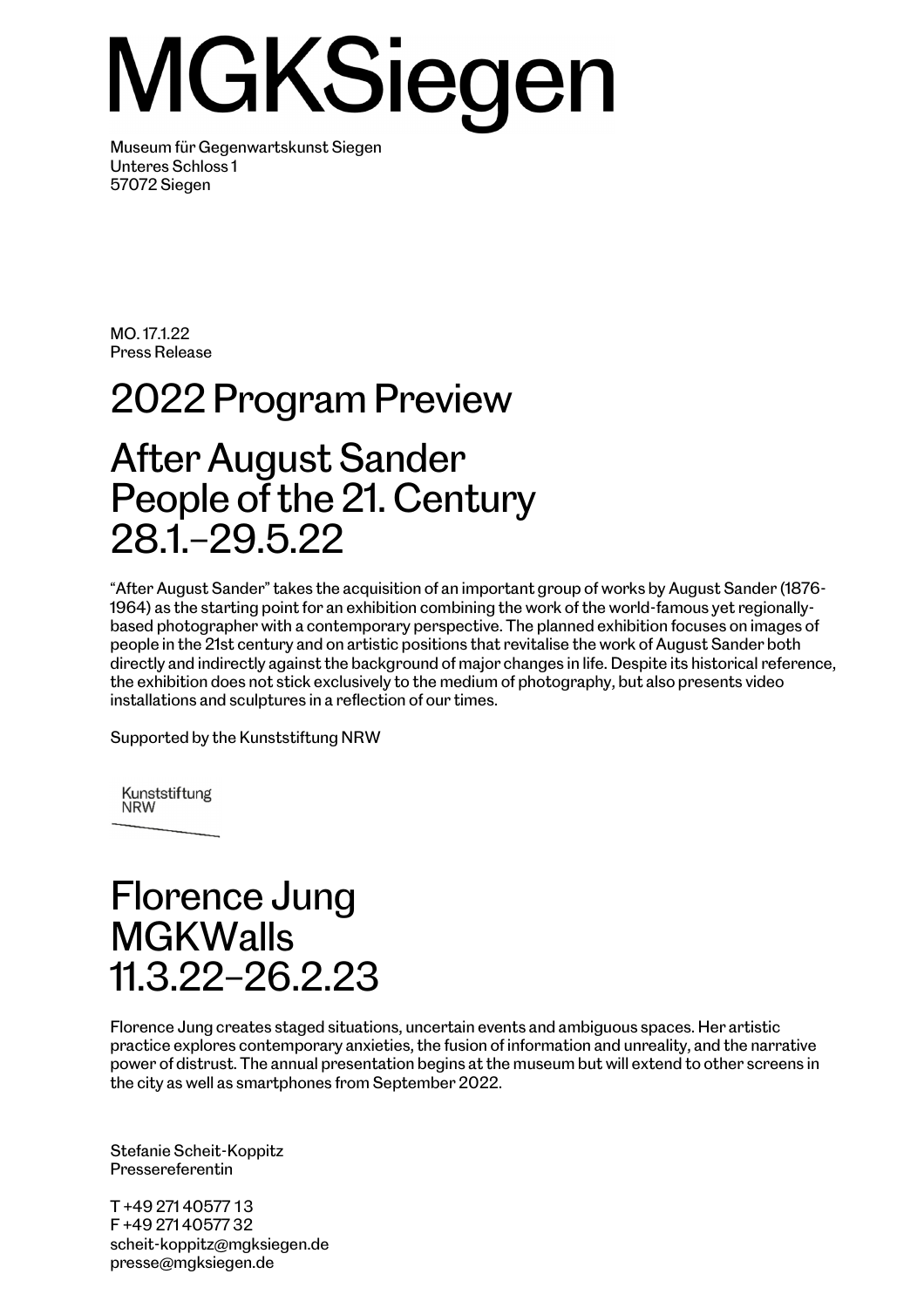In the site-specific exhibition series "MGKWalls", two prominent museum walls are the focus of an annual presentation: the entrance wall in the museum's foyer and the large LED wall on the external façade.

The project is part of "Open Worlds", funded by the Kulturstiftung des Bundes, "Fonds Digital", in the context of its "Kultur Digital" programme.





#### Mixed Double The Lambrecht-Schadeberg Collection 11.3.22–26.2.23

On the occasion of the 14th Rubens Prize of the City of Siegen, the collection will be showing selected works by the previous 13 Rubens Prize winners in a large-scale exhibition across an entire floor. Two positions from the Lambrecht-Schadeberg Collection will be brought together in each case complementing or even contradicting each other. In this diversity of artistic standpoints, contrasts and similarities in the key motifs, artistic approaches, and not least in the handling of painting itself will be clarified.

Since 1957, the Rubens Prize of the City of Siegen has been awarded to European painters and graphic artists in recognition of their life's work in art. This exhibition focuses on a comparison of the 13 artists who have been honoured since 1957, and whose work has been acquired by the Lambrecht-Schadeberg Collection for MGKSiegen as from the early 1990s: Hans Hartung (1957), Giorgio Morandi (1962), Francis Bacon (1967), Antoni Tàpies (1972), Fritz Winter (1977), Emil Schumacher (1982), Cy Twombly (1987), Rupprecht Geiger (1992), Lucian Freud (1997), Maria Lassnig (2002), Sigmar Polke (2007), Bridget Riley (2012) and Niele Toroni (2017).

#### Miriam Cahn 14th Rubens Prize Winner of the City of Siegen 26.6–23.10.22

Miriam Cahn will be awarded the 14th Rubens Prize of the City of Siegen in June 2022, an honour that is combined with a publication and a solo exhibition at the Museum für Gegenwartskunst Siegen. In June 2021, a jury of experts agreed on the artist Miriam Cahn, born in Basel in 1949, as the new prize winner. They explained their decision as follows: "Miriam Cahn occupies an original painterly position of great expressiveness. Subjective perceptions and feelings are combined with social and political questions in her work. The focus is on the body with all its fragility and vulnerability — also to external factors. This is particularly evident in the works engaging with the situation of refugees. The relationship between the human body and the machine is one theme, as well as the organic, also in the sense of connections between human and non-human beings. From the beginning of her development, Cahn has adopted a consciously feminist, independent and uncompromising stance. Her painting has unfolded independent of academic rules and aesthetics, and employing a wide variety of forms and materials."

Supported by the University City of Siegen and the Peter Paul Rubens Foundation



PETER PAUL RUBENS STIFTUNG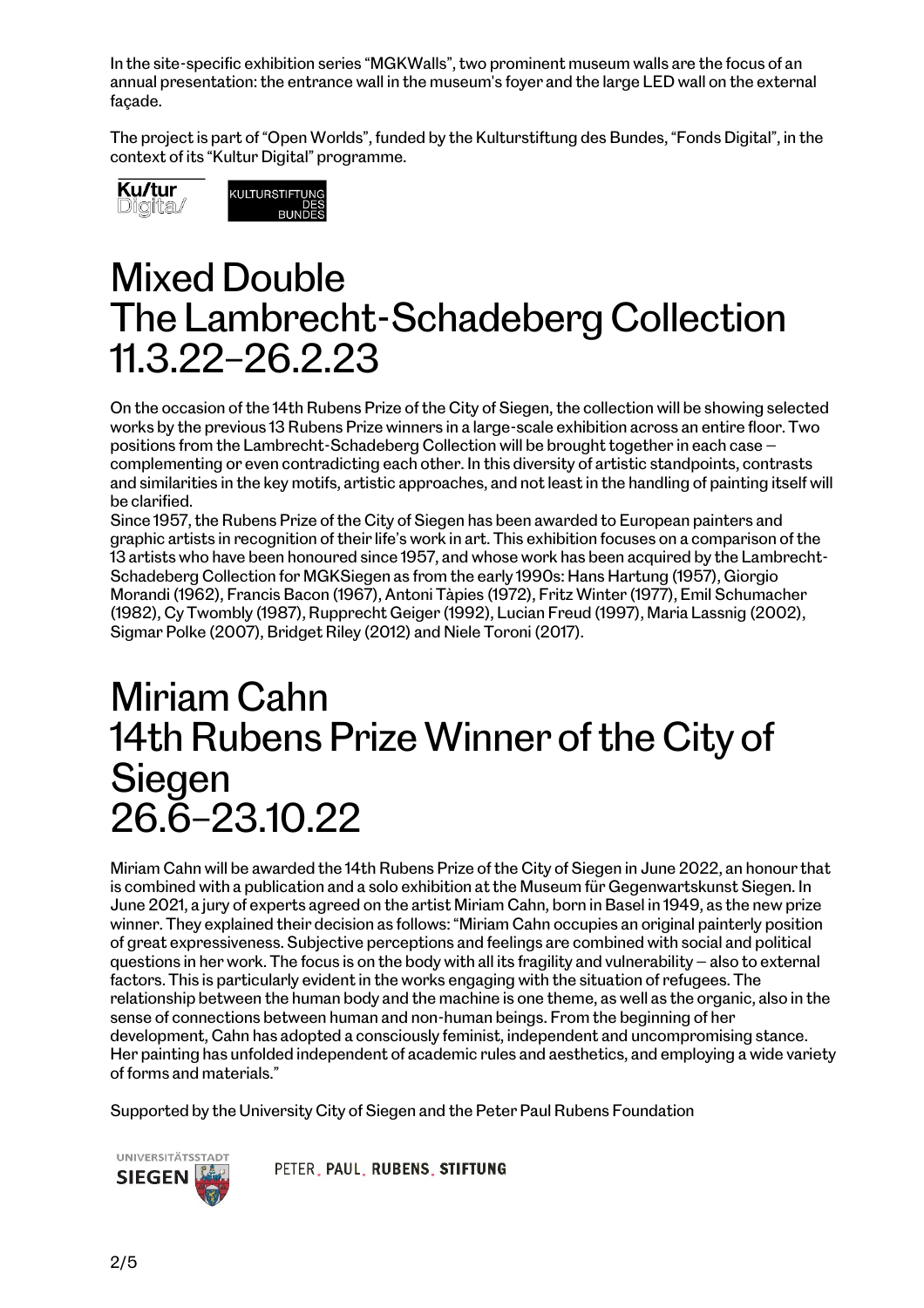#### Odor Immaterial Sculptures 18.11.22–26.2.23

The planned exhibition is dedicated entirely to the "power of smells". Laid out in 12 olfactorily distinct spaces, "Odor" presents a selection of works that focus our appreciation of art on smell as an olfactory and spatial experience. The sculptures on display are exclusively immaterial, including existing works as well as new ones that have been developed on site, all confronting visitors with the capacities of their sense of smell. Minimal, artistic interventions in the architecture make rooms breathe, walls produce odours, and floors transpire. Based on this immediate experience, the exhibition touches on up-to-date topics such as self-perception, corporeality, transience, climate and politics. It also raises the question of sensory interrelations as a component of artistic experience.

"Odor" is being created in close collaboration with the Tyrolean State Museum Ferdinandeum and will be shown in Innsbruck under different spatial conditions as from March 2023.

Supported by the Kulturstiftung des Bundes and the Kunststiftung NRW



#### Press Images

#### After August Sander People of the 21. Century 28.1.–29.5.22



Collier Schorr, Wes Portrait, 2009–2018,<br>Courtesy the artist, Modern Art,<br>London and 303 Gallery, New York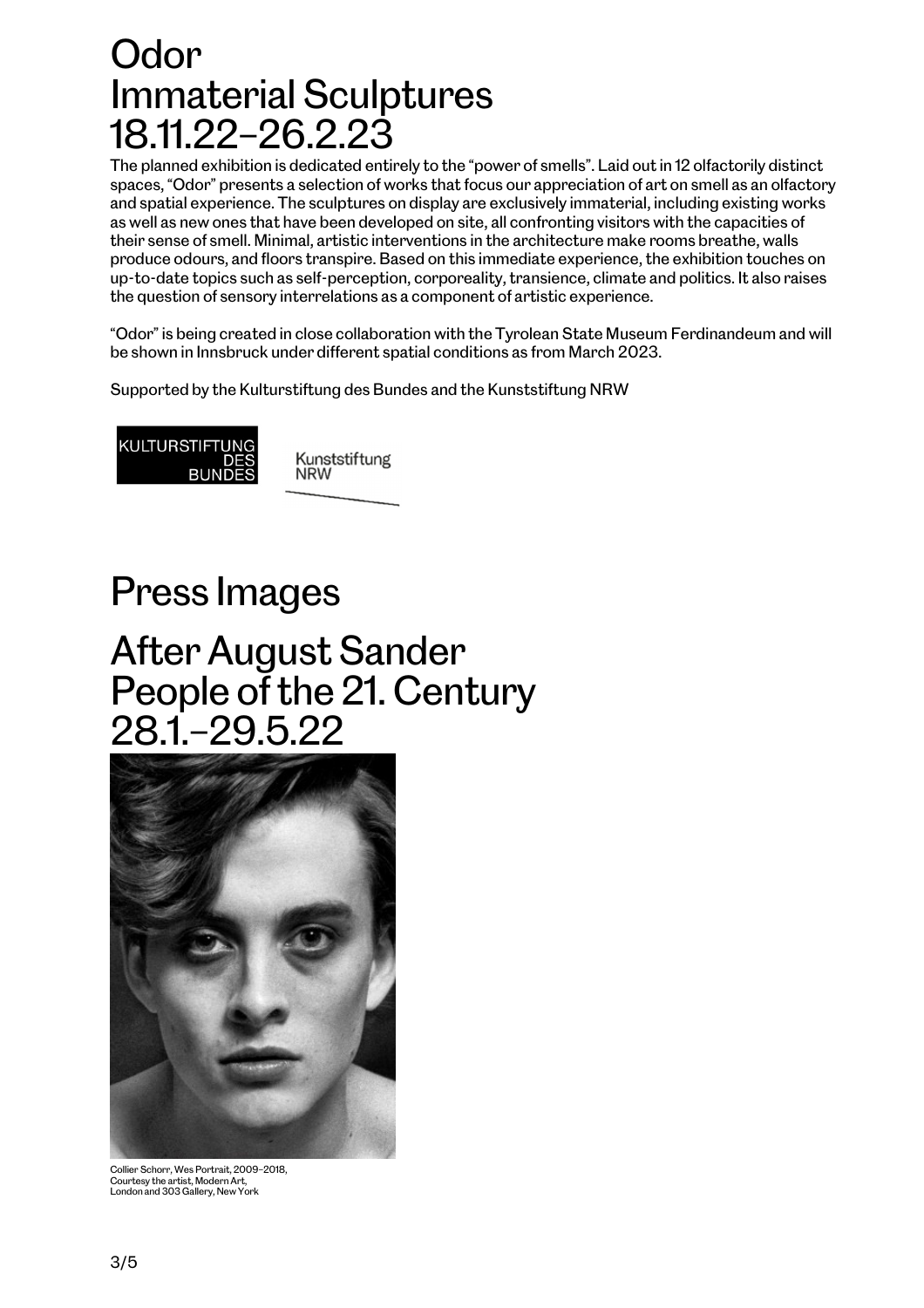#### Florence Jung **MGKWalls** 11.3.22–26.2.23

Is this what a sexless love story of crossed wires and missed occasions feels like?

Sam

Florence Jung, MGKWalls, 2022, Courtesy the artist

### Mixed Double The Lambrecht-Schadeberg Collection 11.3.22–26.2.23



Maria Lassnig, Paar , 2005, MGKSiegen, The Lambrecht-Schadeberg, Collection © Maria Lassnig Foundation/VG Bild-Kunst, Bonn 2022